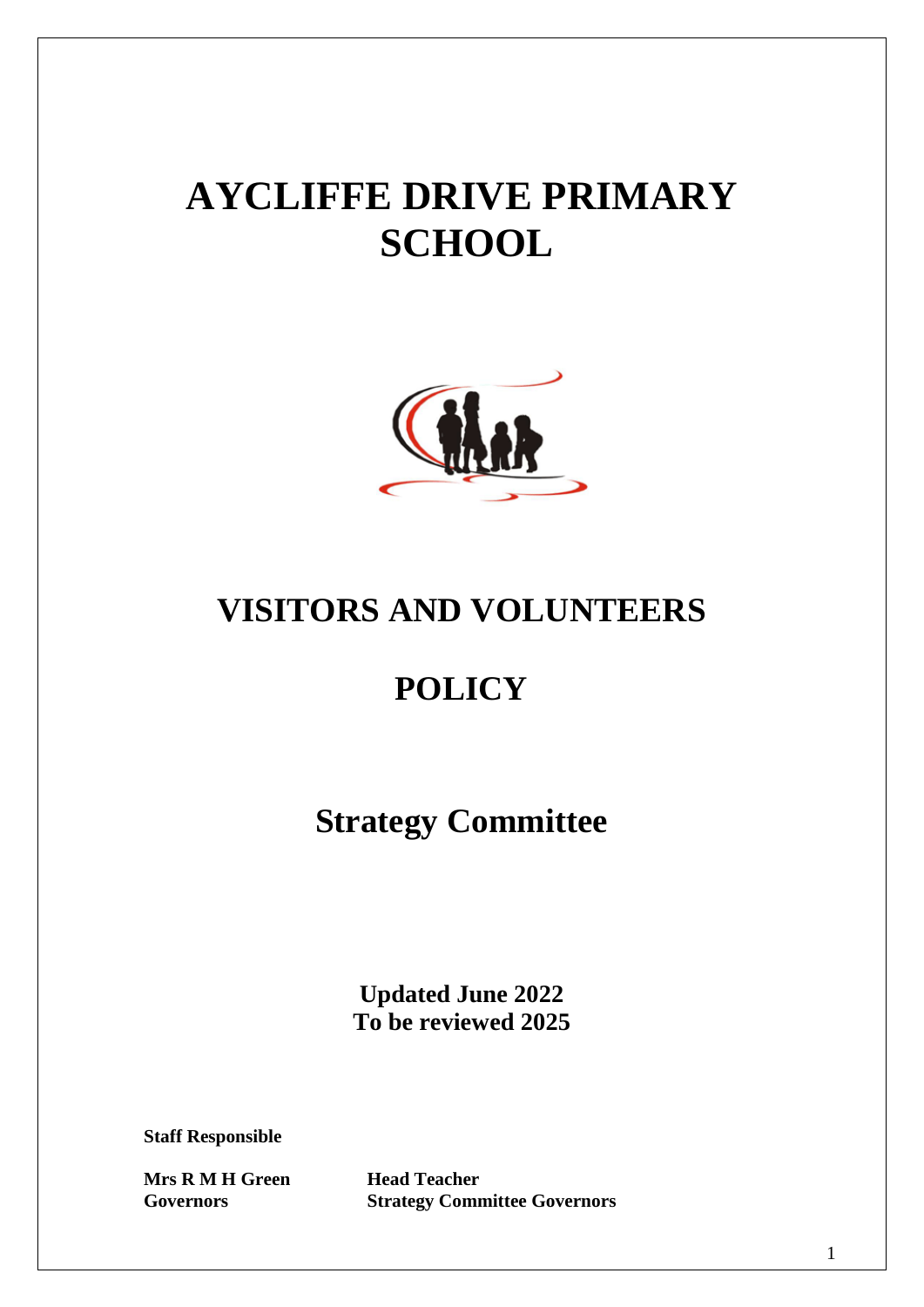## **Inclusion Statement**

Aycliffe Drive Primary School is committed to creating a school in which the teaching and learning, achievements, attitudes and well-being of every member of the school matter. We seek to create opportunities for all children to achieve their very best in terms of academic and personal attainments. We aim to make the curriculum accessible to all in a stimulating learning environment in which success is celebrated in all areas. We strive to make everyone feel welcome. We endeavour to work with parents and members of the community to create a supportive environment for learning.

We take account of the Disability Rights Code of Practice 2002 and the Special Educational Needs Code of Practice 2001 and the Equality Act 2010 in this policy.

This policy links to a range of other policies in school which include:

Nursery Admissions Policy Equal Opportunities Policy Confidentiality Policy

### **Volunteers**

Aycliffe Drive Primary School believes that the greatest resource it can have is its staff. However, no teacher or teaching assistant can be expected to know everything or be good at everything. Nor must we presume that our professional skills are unique. Parents and other members of the community have many skills that can be deployed in a school on a voluntary basis for the benefit of the children's learning.

Volunteer helpers in the classroom are a great asset in helping teachers to offer a much broader and differentiated curriculum. They can make the most exciting and rewarding of activities that teachers wish to promote actually possible.

Volunteers cannot be expected to just 'do'. Their generous offer of time, requires of the school to equip them properly for the tasks we ask of them. They do not replace the teacher. Having volunteer helpers in school is not a one way route. It is hoped that not only will volunteers gain a real insight in the work of the school and how education works, but also that they will thoroughly enjoy the experience. Perhaps their work in school may encourage further training.

### **Aims**

- To enrich the education possibilities for the children
- To make the teaching more effective within the school
- To promote the partnership between home and school
- To demonstrate that education continues through life
- To give adults the opportunity to use their talents in school for the mutual benefit of the children and themselves
- To give parents and other adults confidence
- To enable children to have more time to communicate their ideas and thus develop their understanding
- To release teachers from certain tasks thus giving them more time for quality teaching, preparation and assessment